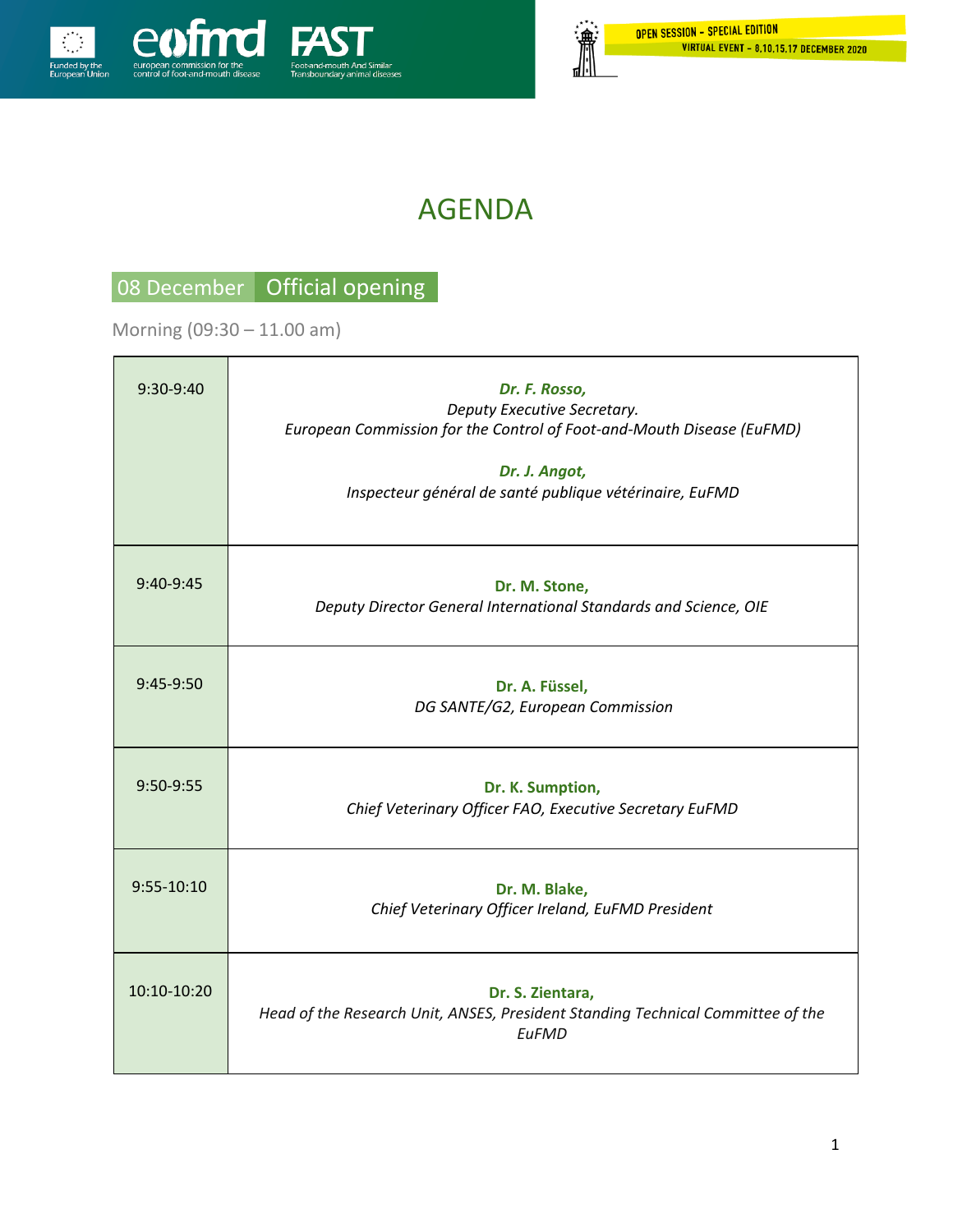

| Setting the Scene for the Open Session |                                                                                                                          |                                                            |  |
|----------------------------------------|--------------------------------------------------------------------------------------------------------------------------|------------------------------------------------------------|--|
| 10:20-10:40                            | Dr. D. King<br>Head of the Vesicular Disease Reference Laboratory<br>Group, The Pirbright Institute (TPI)                | <b>Global Foot-and-Mouth</b><br>Disease situation          |  |
| 10:40-10:50                            | A. Bataille<br>Researcher virologist<br>The French Agricultural Research Centre for International<br>Development (CIRAD) | Geographic distribution of<br>Peste des Petits Ruminants   |  |
| 10:50-11:00                            | <b>Dr E. Tuppurainen</b><br>Head of the Field Studies Working Group<br>Friedrich-Loeffler-Institut (FLI)                 | Lumpy Skin Disease: a<br>challenge for three<br>continents |  |
| 11:00-11:15                            | <b>Round table</b>                                                                                                       |                                                            |  |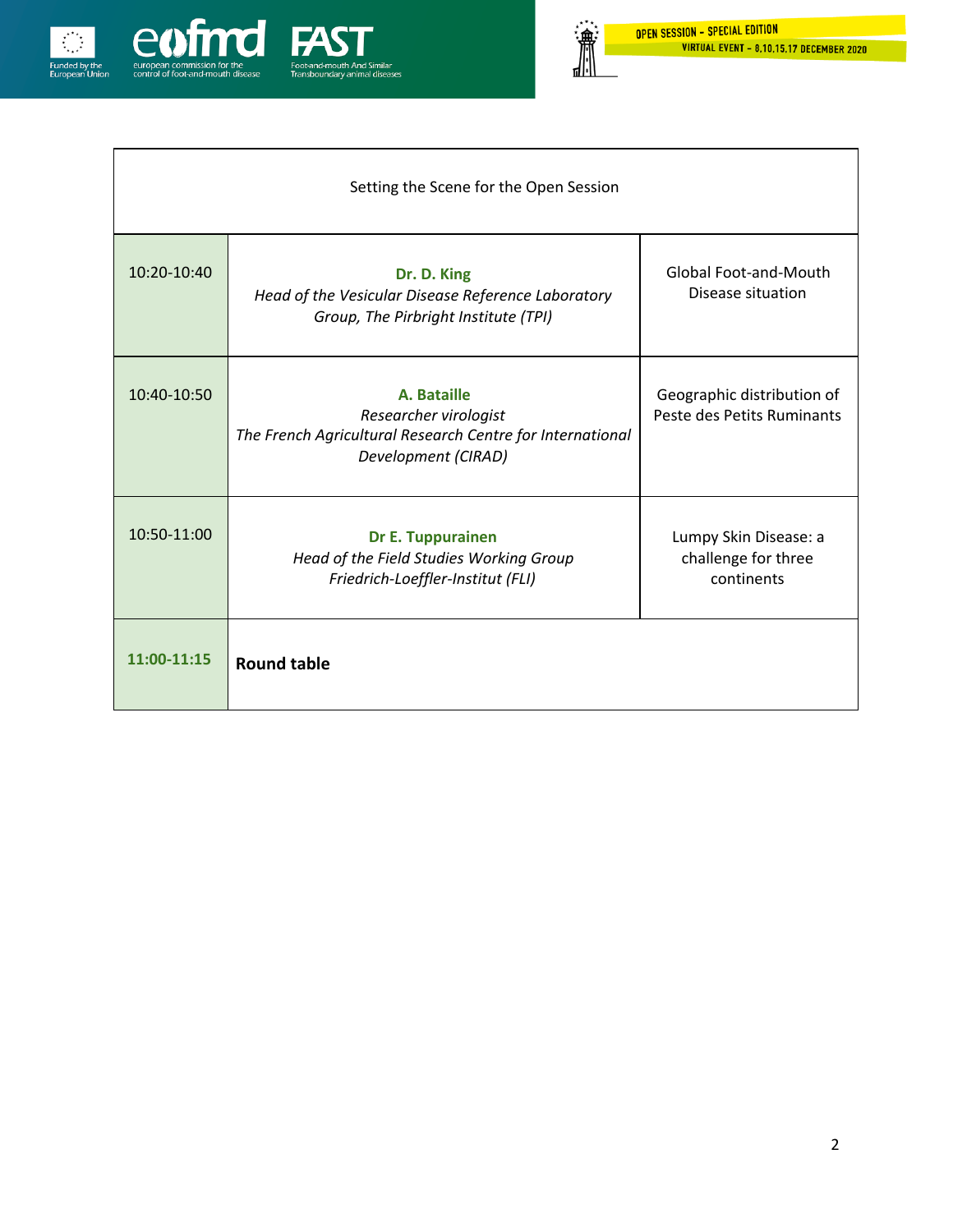

# 8 December Session 1 Measuring animal movements and drivers for FAST disease risk mapping

#### **Morning (11.30 - 13.00) Chair: Prof. James Wood**

| 11:20-11:30            | <b>Introduction</b> by the Chair: Prof. James Wood                                                                                                                 |                                                                                                                                                                                        |
|------------------------|--------------------------------------------------------------------------------------------------------------------------------------------------------------------|----------------------------------------------------------------------------------------------------------------------------------------------------------------------------------------|
| Keynote<br>11:30-11:50 | Prof. R. Kao<br>Professor of Veterinary Epidemiology<br>and Data Science,<br>University of Edinburgh                                                               | Quantifying the role of livestock movements for the<br>transmission of RVF in Northern Tanzania.                                                                                       |
| Keynote<br>11:50-12:10 | Dr. A. Apolloni, Dr. A.<br><b>Delabouglise</b><br>Modeller/Health economist<br>The French Agricultural Research<br>Centre for International Development<br>(CIRAD) | Modelling and predicting national and regional<br>animal mobility affecting livestock's diseases<br>circulation. A comparison from studies in north/west<br>Africa and southeast Asia. |
| 12:10-12:20            | N.C. Cárdenas<br>PhD student<br>Sao Paulo University                                                                                                               | A multi-species contact-network model:<br>between-farm disease spreading among bovine,<br>small ruminants and swine populations.                                                       |
| 12:20-12:30            | Dr. D. Ekwem<br>University Of Glasgow                                                                                                                              | Tracking livestock movements to understand the<br>patterns and risks of foot-and-mouth disease spread<br>in traditionally managed systems in east Africa.                              |
| 12:30-12:40            | Dr. G. Guyver-Fletcher<br><b>Phd Student</b><br>The University of Warwick                                                                                          | A model exploration of carrier transmission sufficient<br>for maintenance of endemic FMD.                                                                                              |
| $12:40-13:00$          |                                                                                                                                                                    | Round table moderated by James Wood, Corissa Miller and Paolo Motta                                                                                                                    |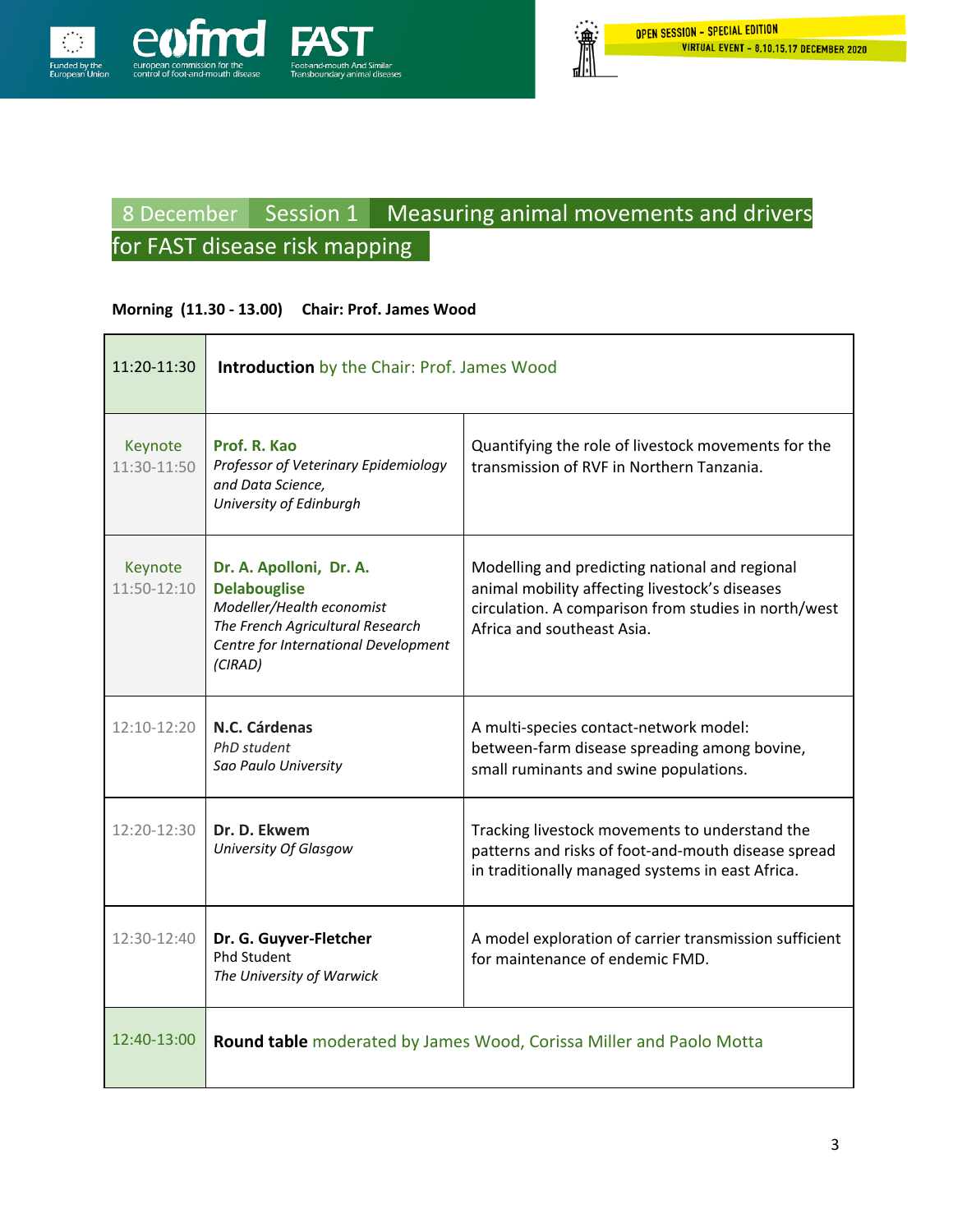

 $\Gamma$ 

瀹

ⅆ

### **Afternoon (15.00 - 17.00) Chair: Prof. James Wood**

| Keynote<br>15:00-15:20 | Dr. E. Valdano<br>Postdoctoral Researcher<br>French National Institute of Health and<br><b>Medical Research (INSERM)</b>            | Analyzing cattle trade networks from 13 European<br>countries, and predicting their vulnerability to<br>outbreaks.                                                                                       |
|------------------------|-------------------------------------------------------------------------------------------------------------------------------------|----------------------------------------------------------------------------------------------------------------------------------------------------------------------------------------------------------|
| 15:20-15:30            | Dr. C. Squarzoni-Diaw<br>Epidemiologist<br>The French Agricultural Research Centre<br>for International Development (CIRAD)         | A participatory qualitative risk assessment to<br>estimate the risk of introduction and spread of<br>transboundary animal diseases in scarce-data<br>environments and the major role of animal mobility. |
| 15:30-15:40            | Dr. F. Wanyoike<br><b>International Livestock Research Institute</b><br>(ILRI)                                                      | Impact of environmental changes and disruption of<br>production and price variations on animal mobility,<br>movement patterns and spread of FAST diseases.                                               |
| 15:40-15:50            | Dr. R. Aguanno<br>The Food and Agriculture Organization<br>(FAO)<br>Prof Doctorate Student<br>Royal Veterinary College (RVC) London | Participatory mapping of animal mobility patterns<br>using FAO's epidemiology value chain platform.                                                                                                      |
| 15:50-16:00            | Dr. B. Vidondo<br>Researcher<br>University of Bern                                                                                  | Early warning of infectious disease outbreaks on<br>cattle-transport networks.                                                                                                                           |
| 16:00-16:30            | Round table moderated by James Wood, Bouda Ahmadi and Paolo Motta                                                                   |                                                                                                                                                                                                          |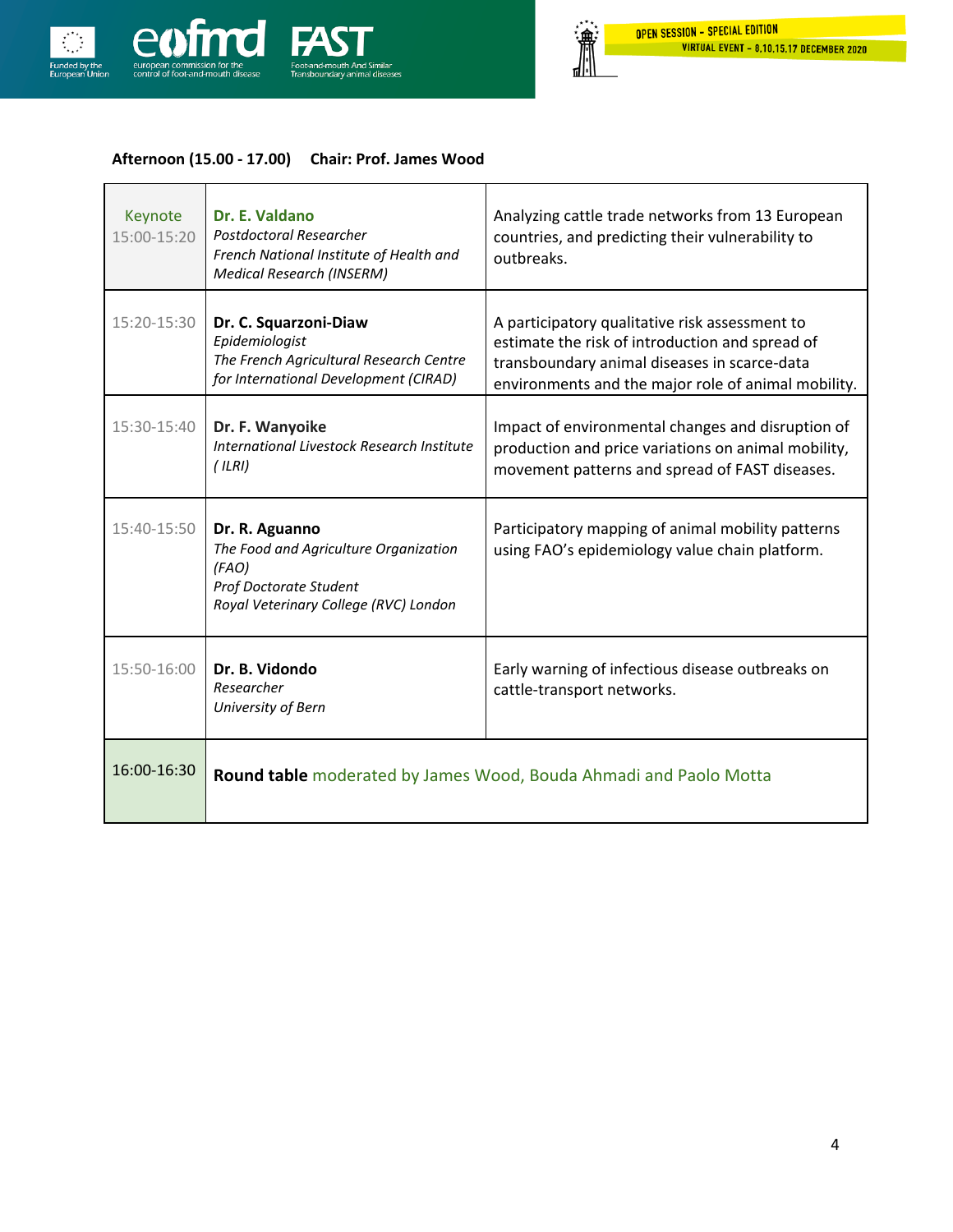

# 10 December Session 2 From risk to actions: making them happen

### **Morning (11.00 - 13.00) Chair: Prof. Katharina Staerk**

| 10.50-11.00            | <b>Introduction</b> by the Chair: Prof. Katharina Staerk                                                                 |                                                                                                                                                                                                       |
|------------------------|--------------------------------------------------------------------------------------------------------------------------|-------------------------------------------------------------------------------------------------------------------------------------------------------------------------------------------------------|
| Keynote<br>11:00-11:20 | Dr. E. Snary<br>Head of Epidemiological Sciences.<br>Animal and Plant Health Agency<br>(APHA)                            | Cross-validation of generic risk assessment tools: an<br>ASF case study.                                                                                                                              |
| Keynote<br>11:20-11:40 | Dr. M. Tildesley<br>Associate Professor<br>University of Warwick                                                         | The use of foot-and-mouth disease models in disease<br>free and endemic settings: prediction, control and<br>targeting of interventions for emerging outbreaks.                                       |
| 11:40-11:50            | Dr. A. Cabezas<br>Responsable du statut des maladies<br>Service Des Status, Office<br>international des Epizooties (OIE) | An analysis of recognitions, suspensions, and<br>recoveries Of Official Foot-And-Mouth Disease free<br>status and identification of possible associated factors<br>for fast and sustained recoveries. |
| 11:50-12:00            | Dr. R. Palumbo, Dr. R. Condoleo<br>Istituto Zooprofilattico Sperimentale<br>delle Regioni Lazio e Toscana (IZSLT)        | Ranking FMD Hazard using expert knowledge<br>elicitation and PCP activities.                                                                                                                          |
| 12:00-12:10            | Dr. N. Mapitse<br>Office international des Epizooties<br>(O/E)                                                           | The Global FMD control strategy, progress, challenges<br>and opportunities.                                                                                                                           |
| 12:10-12:20            | Dr. L. Corbellini<br>Associate Professor Universidade<br>Federal do Rio Grande do Sul (on<br>sabbatical leave) (IICA)    | Planning Foot and Mouth Disease surveillance system<br>in Brazil: a shift to free zones where vaccination is not<br>practised.                                                                        |
| 12:20-12:50            | Round table moderated by Katharina Staerk, Corissa Miller and Nick Lyons                                                 |                                                                                                                                                                                                       |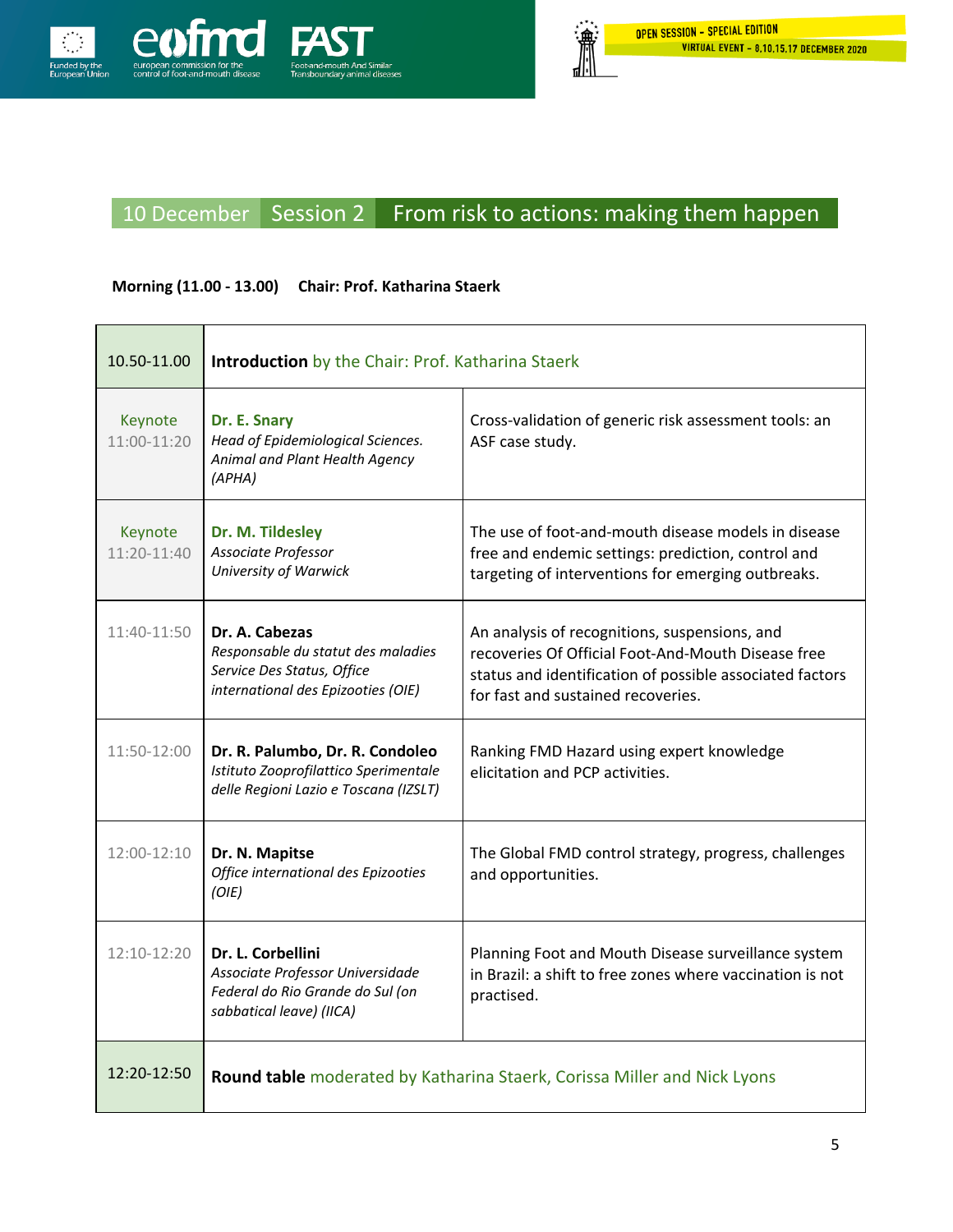

### **Afternoon (15:00 - 17.00) Chair: Prof. Katharina Staerk**

| Keynote<br>15:00-15:20 | Dr. K. Rich<br><b>International Livestock Research</b><br>Institute,(ILRI)                                                                                                                                                                                                          | Methods for economic evaluation of surveillance,<br>prevention and control measures considering TADs<br>risk and cost of mitigation measures.                       |
|------------------------|-------------------------------------------------------------------------------------------------------------------------------------------------------------------------------------------------------------------------------------------------------------------------------------|---------------------------------------------------------------------------------------------------------------------------------------------------------------------|
| Keynote<br>15:20-15:40 | Dr. L. Boden<br>Professor in Population Medicine and<br>Veterinary Public Health Policy<br>Deputy Director of EPIC, Scottish<br>Government's Centre of Expertise on<br>Animal Disease Outbreaks<br>The Royal (Dick) School of Veterinary<br><b>Studies and The Roslin Institute</b> | Effective risk communication for better preventive<br>measures. Barriers, opportunities and strategies to<br>ensure adequate response to risk change.               |
| 15:40-15:50            | Dr. T. Knight-Jones<br>Senior Scientist<br><b>International Livestock Research Institute</b><br>(ILRI)                                                                                                                                                                              | When Is FMD Vaccination in Endemic Settings<br>Profitable?                                                                                                          |
| 15:50-16:00            | Dr. N. Lyons<br>Veterinary Epidemiology Consultant<br>University of Liverpool/EuFMD                                                                                                                                                                                                 | <b>Economic Considerations for Advancement</b><br>Through The Progressive Control Pathway:<br>Cost-Benefit Analysis of FMD Control In Punjab<br>Province, Pakistan. |
| 16:00-16:10            | Dr. A. Railey<br>Postdoctoral Fellow<br><b>Indiana University</b>                                                                                                                                                                                                                   | Household and market impacts of foot-and-mouth<br>disease at the Uganda-Tanzania border.                                                                            |
| 16:10-16:20            | Dr. K. VanderWaal<br>Assistant Professor<br>University of Minnesota                                                                                                                                                                                                                 | Forecasting the Spread of Viruses in Swine In The<br>U.S.: Translating Movement and Environmental<br>Data to Actionable Information.                                |
| 16:20-16:50            | Round table moderated by Katharina Staerk, Bouda Ahmadi and Nick Lyons                                                                                                                                                                                                              |                                                                                                                                                                     |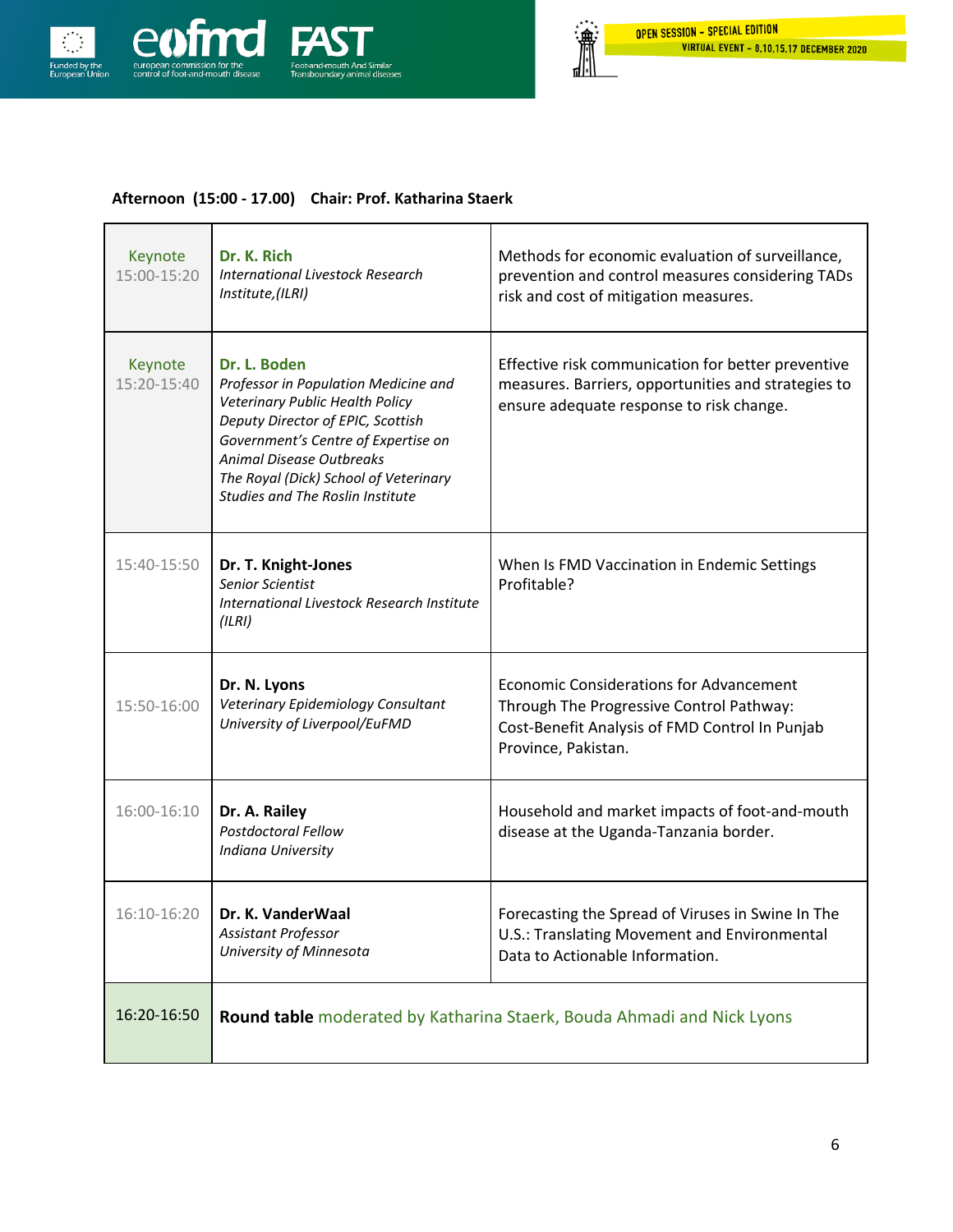

# 15 December Session 3 Vaccine security and critical resources for

## emergency management

#### **Morning (11:00 - 13.00) Chair: Dr. Sten Mortensen**

| 10:50 -11:00           | <b>Introduction</b> by the Chair: Dr. Sten Mortensen                                                                    |                                                                                                                                  |
|------------------------|-------------------------------------------------------------------------------------------------------------------------|----------------------------------------------------------------------------------------------------------------------------------|
| Keynote<br>11:00-11:20 | Dr. S. Hamilton<br>Director, Epidemiology and One Health,<br><b>Australian Government</b>                               | How much is enough? Modelling and other<br>methods to guide investments in preparedness<br>for transboundary animal diseases.    |
| Keynote<br>11:20-11:40 | Dr. D. Sammin<br>Director, Laboratory Services of the<br>Department of Agriculture, Food and the<br>Marine              | Diagnostic supply chain issues: lessons from<br>COVID19 for animal health.                                                       |
| 11:40-11:50            | Dr. N. Singanallur<br>Commonwealth Scientific and Industrial<br><b>Research Organisation</b>                            | Systems immunology-based approach to study<br>early immune responses to emergency<br>foot-and-mouth disease vaccination in pigs. |
| $11:50-12:00$          | Dr. S. Watson<br>European Commission for the Control of<br>Foot-and-Mouth Disease (EuFMD)                               | Developing an analytical model to predict FMD<br>vaccine demand for endemic countries.                                           |
| 12:00-12:10            | L. Quiroz<br>Emergency Program Manager at California<br>Department of Food and Agriculture<br>Dr. P. Hullinger<br>EuFMD | California FMD vaccination planning.                                                                                             |
| 12:10-12:20            | Dr. B. Sanz-Bernardo, Dr. M. Grant<br>The Pirbright Institute/EuFMD                                                     | FASTer vaccination: assessing level of<br>preparedness.                                                                          |
| 12:20-12:50            | Round table moderated by Sten Mortensen, Corissa Miller and Bouda Ahmadi                                                |                                                                                                                                  |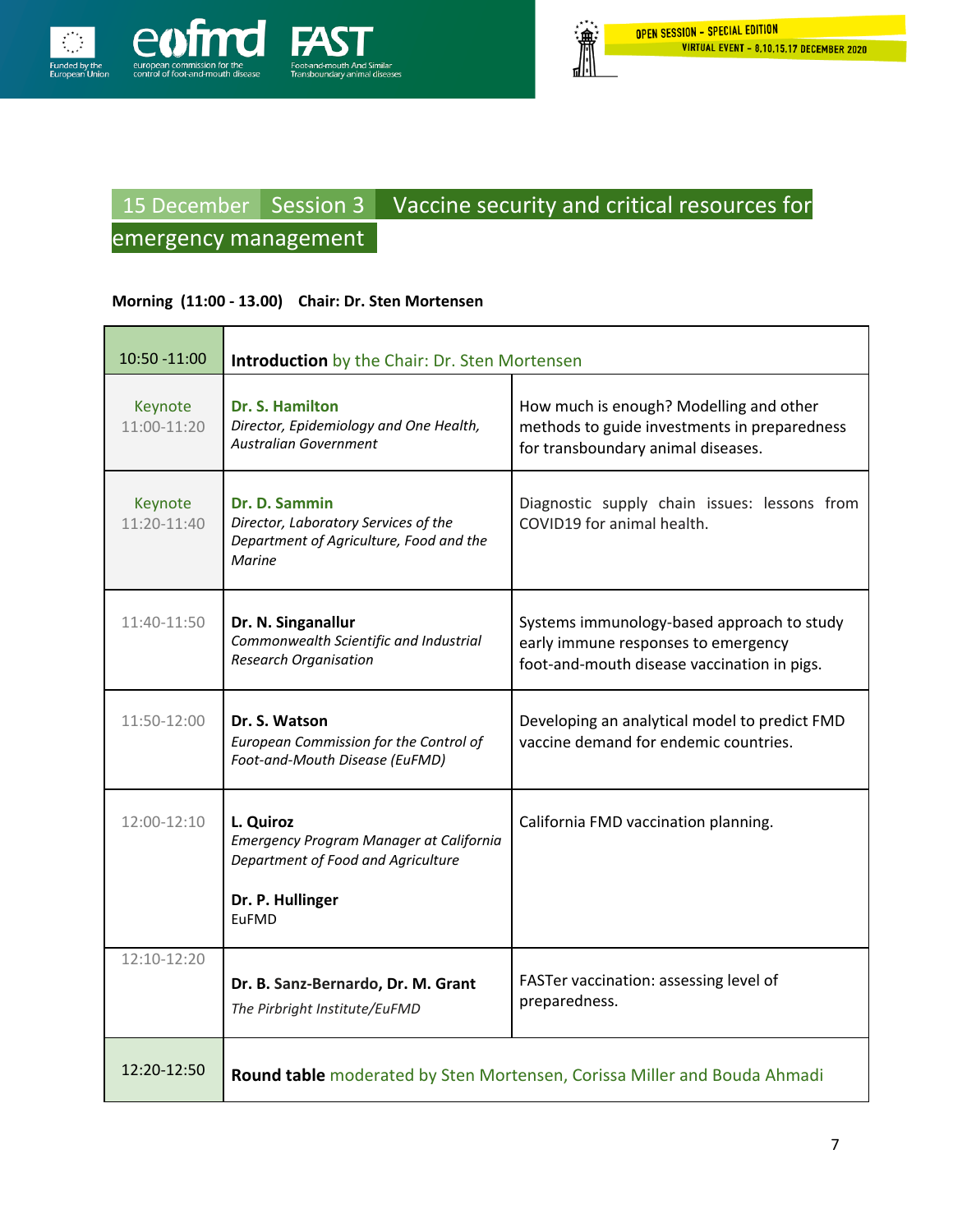

 $\overline{\phantom{a}}$ 

 $\mathbf{r}$ 

ⅆℍ

#### **Afternoon (15:00 - 17.00) Chair: Dr. Sten Mortensen**

| Keynote<br>15:00-15:20 | Dr. M. J. Francis<br><b>BioVacc Consulting Ltd</b>                                                                                                                 | From Bench to Field: Rapid Veterinary Vaccine<br>Development and Platform Technologies.                                                                                                                      |
|------------------------|--------------------------------------------------------------------------------------------------------------------------------------------------------------------|--------------------------------------------------------------------------------------------------------------------------------------------------------------------------------------------------------------|
| Keynote<br>15:20-15:40 | Dr. P. Hudelet<br>Head, Technical Service<br>Boehringer Ingelheim Animal Health                                                                                    | Solutions to vaccine security - a manufacturer's<br>perspective.                                                                                                                                             |
| 15:40-15:50            | Dr. A. King<br>Director, International Veterinary<br>Health, Merck Animal Health                                                                                   | Prioritization of vaccines - approaches to<br>maximizing impact.                                                                                                                                             |
| 15:50-16:00            | Dr Khorchani<br>Médecin Vétérinaire Inspecteur<br>Régional, Direction Générale des<br>Services Vétérinaires<br>Ministère de l'Agriculture<br>République Tunisienne | Evaluation of human resources needed and<br>comparison with human resources available to<br>control foot and mouth disease outbreaks in<br>Tunisia using emergency vaccination.                              |
| 16:00-16:10            | Dr. A. S. Asfor<br>The Pirbright Institute<br>(TPI)                                                                                                                | Development of a peptide elisa for specific<br>detection of foot-and-mouth disease<br>virus-neutralising antibodies: can a test in this<br>format replace VNT?                                               |
| 16:10-16:20            | Dr. C. Ezeasor<br>Lecturer<br><b>University of Nigeria</b>                                                                                                         | Intranasal vaccine application methods influence<br>the immune responses in goats following<br>intranasal peste des petits ruminants<br>vaccination: clinicopathological and<br>immunohistochemical finding. |
| 16:20-16:50            | Round table moderated by Sten Mortensen, Bouda Ahmadi and Pamela<br><b>Hullinger</b>                                                                               |                                                                                                                                                                                                              |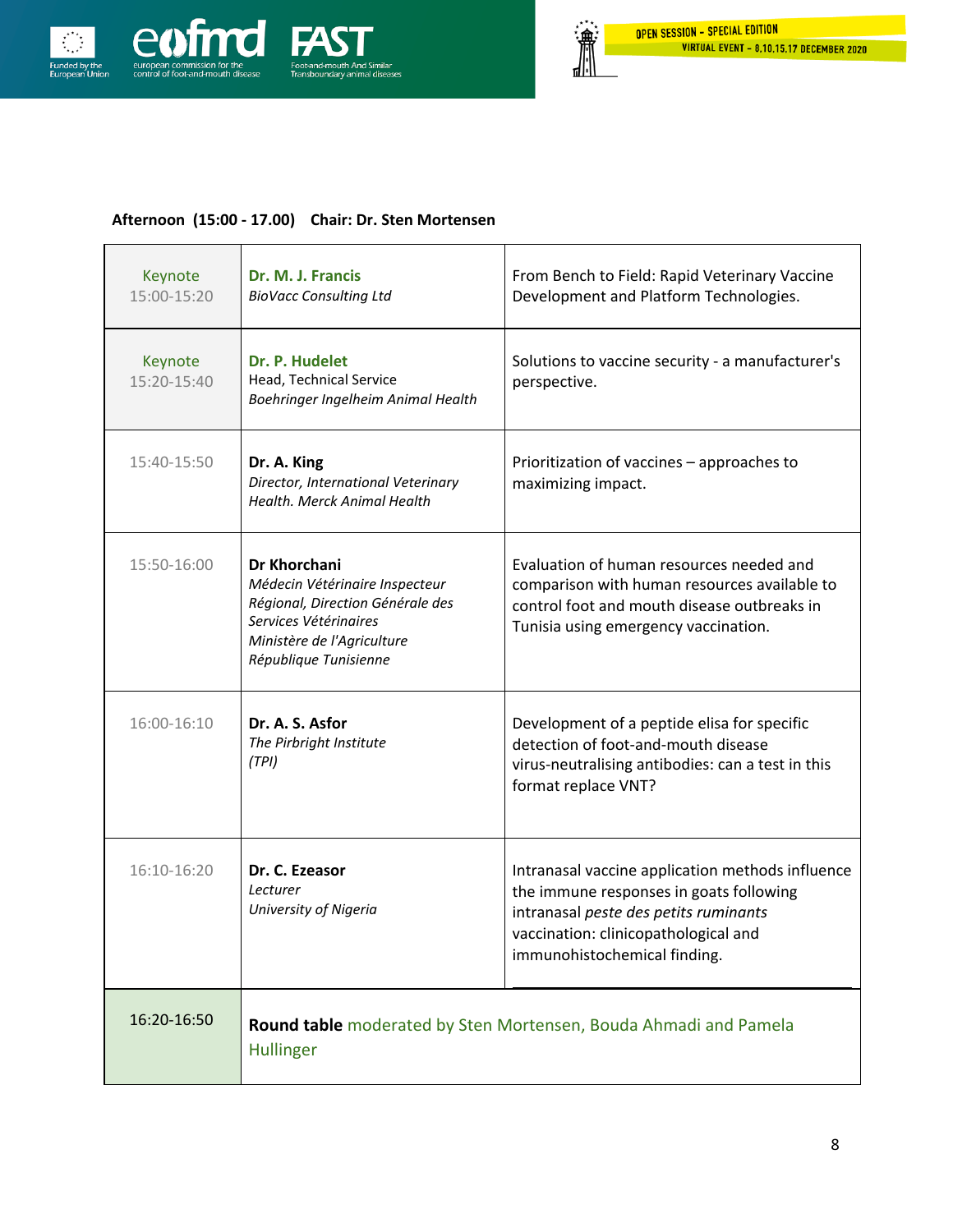

## 17 December Session 4 Resilience to long term FAST crises: the importance of animal welfare, supply chain and business continuity

### **Morning (11:00 – 13.00) Chair: Dr. Germán Cáceres Garrido**

| 10:50-11:00            | Introduction by the Chair: Dr. Germán Cáceres Garrido                                                         |                                                                                                                   |
|------------------------|---------------------------------------------------------------------------------------------------------------|-------------------------------------------------------------------------------------------------------------------|
| Keynote<br>11:00-11:20 | Dr. F. Reviriego<br>DG for Health and Food Safety of the<br><b>European Commission</b>                        | Improving business continuity in the EU - the<br>regulatory and policy challenges.                                |
| Keynote<br>11:20-11:40 | Dr. J. Vaarten<br><b>Executive Director Federation of</b><br>Veterinarians of Europe (FVE)                    | Tackling FAST diseases through a<br>public-private partnership.                                                   |
| 11:40-11:50            | Dr. R. García<br>Former president of the Association of<br>Government Veterinarians (UK)                      | Veterinary services wellbeing- a key element<br>of resilient FAST crises.                                         |
| $11:50-12:00$          | Dr. M. G. Garner<br>Commonwealth Scientific and Industrial<br><b>Research Organisation (CSIRO)</b>            | Comparing surveillance approaches to support<br>regaining free status after a foot and mouth<br>disease outbreak. |
| $12:00-12:10$          | <b>T. Marschik</b><br><b>PhD Student</b><br>University of Veterinary Medicine Vienna                          | The epidemiological and economic impact of a<br>potential outbreak of foot-and-mouth disease<br>in Austria.       |
| 12:10-12:20            | María de la Puente Arévalo<br><b>European Commission for the Control</b><br>of Foot-and-Mouth Disease (EuFMD) | Supporting preparedness to crisesin times of<br>crisis                                                            |
| 12:20-12:50            | Round table moderated by Germán Cáceres, Corissa Miller and María de la<br>Puente Arévalo                     |                                                                                                                   |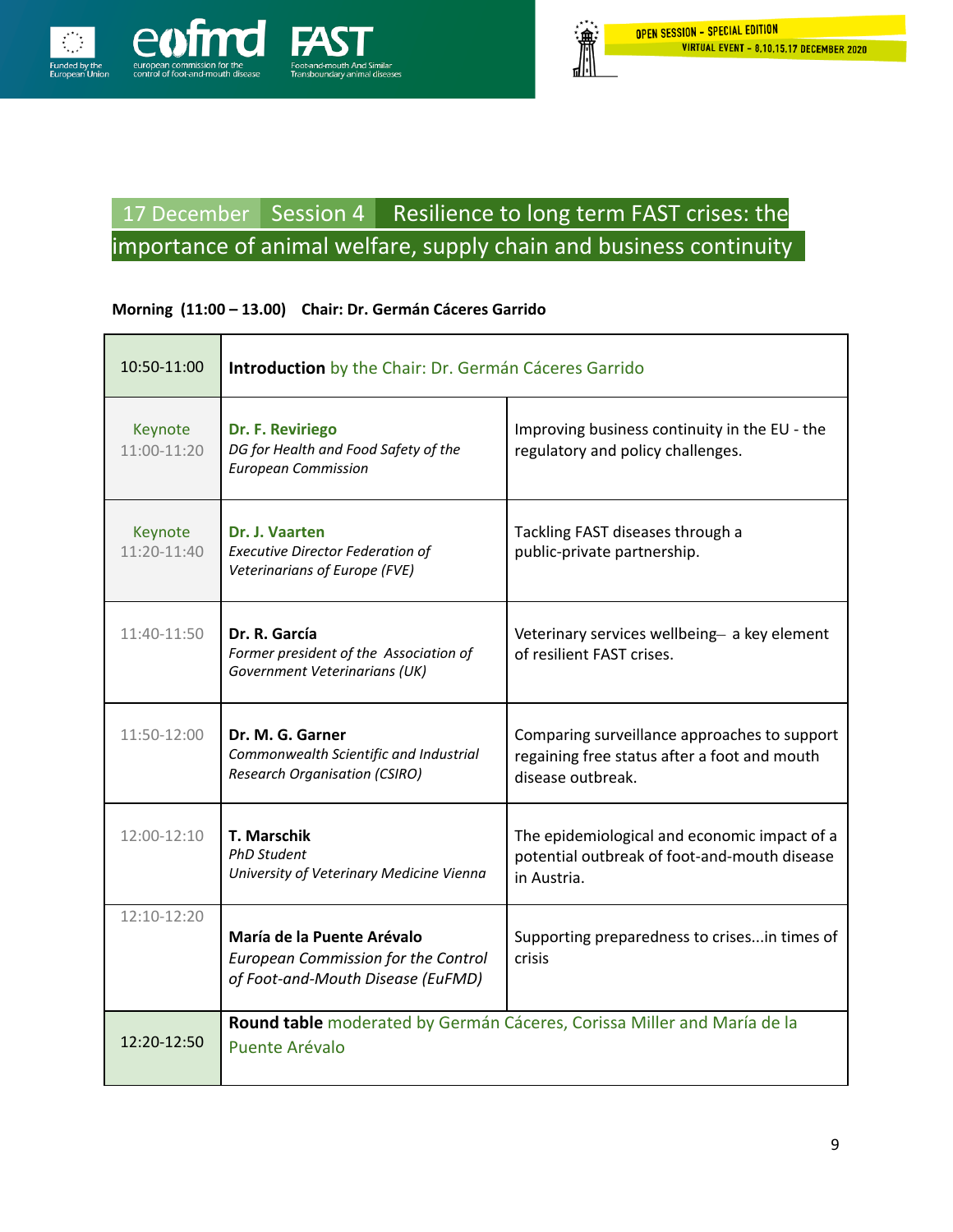

### **Afternoon (15:00 - 17.00) Chair: Dr. Germán Cáceres Garrido**

| Keynote<br>15:00-15:20 | A. Meyer and Dr. C. Faverjon<br>Ausvet Europe                                                                                         | Compartmentalization as a tool for<br>improved resilience to TADs introduction: a<br>case study.                                                           |
|------------------------|---------------------------------------------------------------------------------------------------------------------------------------|------------------------------------------------------------------------------------------------------------------------------------------------------------|
| Keynote<br>15:20-15:40 | Dr. A. Murray<br>DVM, MPVM, PhD<br><b>Supervising Veterinarian</b><br>California Department of Food and<br>Agriculture, United States | Continuity of Business during<br>Transboundary Animal Diseases - Lessons<br>Learned from California's Implementation<br>of the Secure Food Supply Program. |
| 15:40-15:50            | Dr. A.Rivera<br>Pan American Center for Foot-and-Mouth<br>Disease and Veterinary Public Health<br>(PANAFTOSA-PAHO/WHO)                | Control of an outbreak of foot and mouth<br>disease in Colombia 2017-2018, lessons<br>learned.                                                             |
| 15:50-16:00            | Dr. G. Savioli,<br>Veterinary Officer<br><b>Swiss Armed Forces</b>                                                                    | A methodology to estimate indirect costs<br>associated with a possible outbreak of TADs<br>in Switzerland.                                                 |
| $16:00-16:10$          | Dr. D. Bickett-Weddle<br>Associate Director<br>Center for Food Security and Public<br>Health (CFSPH), Iowa State University           | Secure food supply planning in the<br>U.S.-continuity of business during a<br>transboundary livestock disease outbreak.                                    |
| 16:10-16:20            | Dr. K. Mintiens<br>European Commission for the Control of<br>Foot-and-Mouth Disease (EuFMD)                                           | Impact of on-farm biosecurity level in pig<br>herds on the spread and control of foot and<br>mouth disease.                                                |
| 16:20-16:50            | Round table moderated by Germán Cáceres Bouda Ahmadi and María de la<br>Puente Arévalo                                                |                                                                                                                                                            |